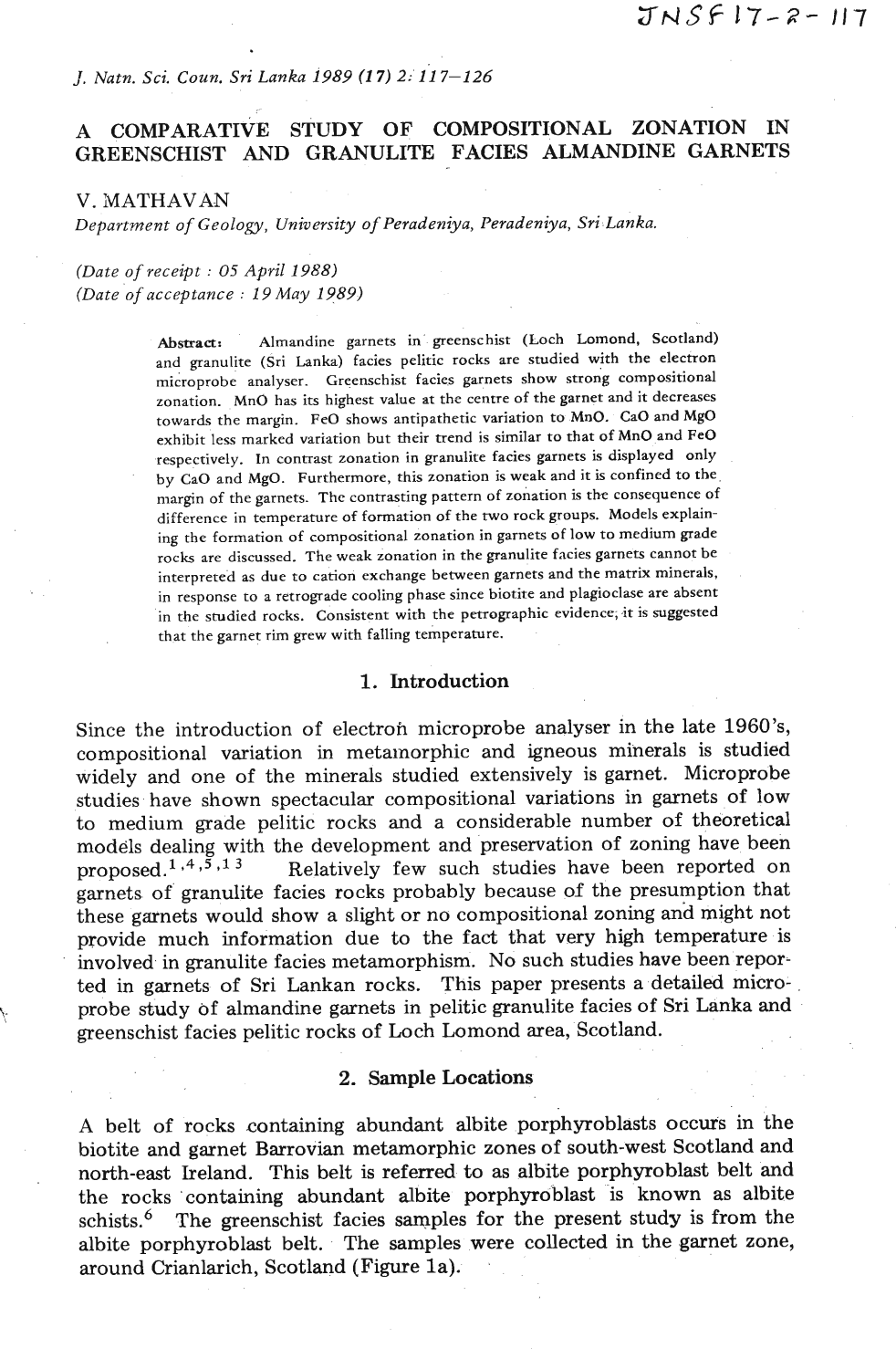

**Figure 1. (a) Map of Scotland showing the sample locations.**  (b) **Simplified geological map of Sri Lanka and the sample locations.** 

Garnet-sillimanite schists (khondalites) are typically found in the granulite facies Highland Group of Sri Lanka. They are closely associated with charnockites and metasediments.<sup>3</sup> This rock type is easily recognised in the field by the presence of abundant porphyroblastic garnets. Garnetsillimanite schist samples for the present study were collected from Peradeniya (lat.  $7^0 15'N$ , long.  $80^0 36'E$ ), Kandy (lat.  $7^0 17'N$ , long.  $80^0 37'E$ ) and Kotmale (lat.  $7^0$ 04'N, long.  $80^0$   $38^{\prime}$ E) (Figure 1b).

# **3.** Petrography

The albite schist samples are fine dark grey rocks with abundant white microporphyroblast and they show well developed schistosity defined by the phyllosilicates. Microscopic study shows that the schistosity is formed by chlorite, muscovite, biotite and quartz and the S-surface is microfolded (Figure 2a). Albite microporphyroblasts are randomly distributed and they contain numerous minute oriented inclusions. A few euhedral to subhedral porphyroblastic garnets are scattered throughout the rock and some of these are partially altered to chlorite. The order of abundance of the minerals is muscovite, albite, chlorite, quartz, biotite and garnet. It is shown that the porphyroblastic garnets in the albite schists have grown during the static period between  $D_2$  and  $D_3$  deformation phases, by studying a much larger area.9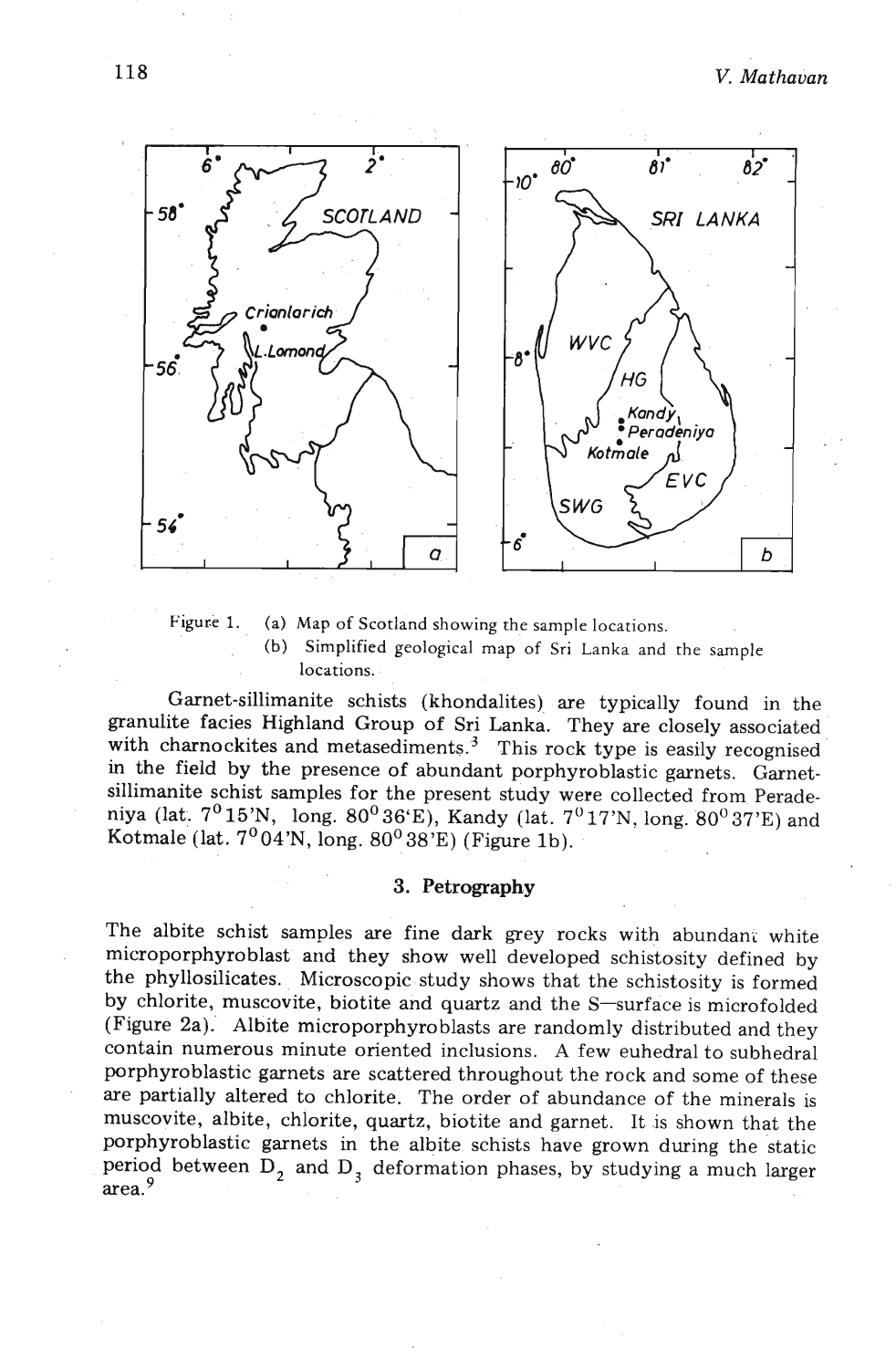

Figure 2a. Albite microporphyroblasts containing numerous oriented inclusions. Note the crenulation of the S-surface, Al-albite, G-garnet, Q-quartz. Phyllosilicates form the S-surface.

In hand specimen, the garnet-sillimanite schists are white porphyroblastic rocks containing abundant, large (up to a cm), subrounded to irregu lar dark red garnets. The schistosity is indistinctly defined by sillimanite needles and lenticular quartz. Patch aggregates of graphite or Fe-Ti oxides may be present. Thin section studies reveal that the garnets enclose numerous fine grains of quartz, sillimanite and ore. Quartz is the dominant included mineral and it is characteristically oval to elongate in shape. The enclosed minerals are generally concentrated at the core of the garnet crystals and thus defining a large inclusion-rich core and a narrow inclusion-free rim (Figure 2b). Moreover, the included minerals are dimensionally oriented in some garnets but not in others. Sillimanite needles are dimensionally oriented in the matrix and they abut or flow around the garnets. The relative age relations between the growth of garnet and the deformation phases were not established in the present study. However, it is generally considered that the major period of mineral growth in the granulite facies rocks of Sri Lanka is coeval with the major deformation phase, either  $D_1$  or  $D_2$ .<sup>2</sup> Microperthites are smaller than quartz. Plagioclase and biotite are absent in the studied samples. The order of abundance of the minerals is garnet, quartz, microperthite and sillimanite. Graphite, zircon and Fe-Ti oxides are always present as accessories.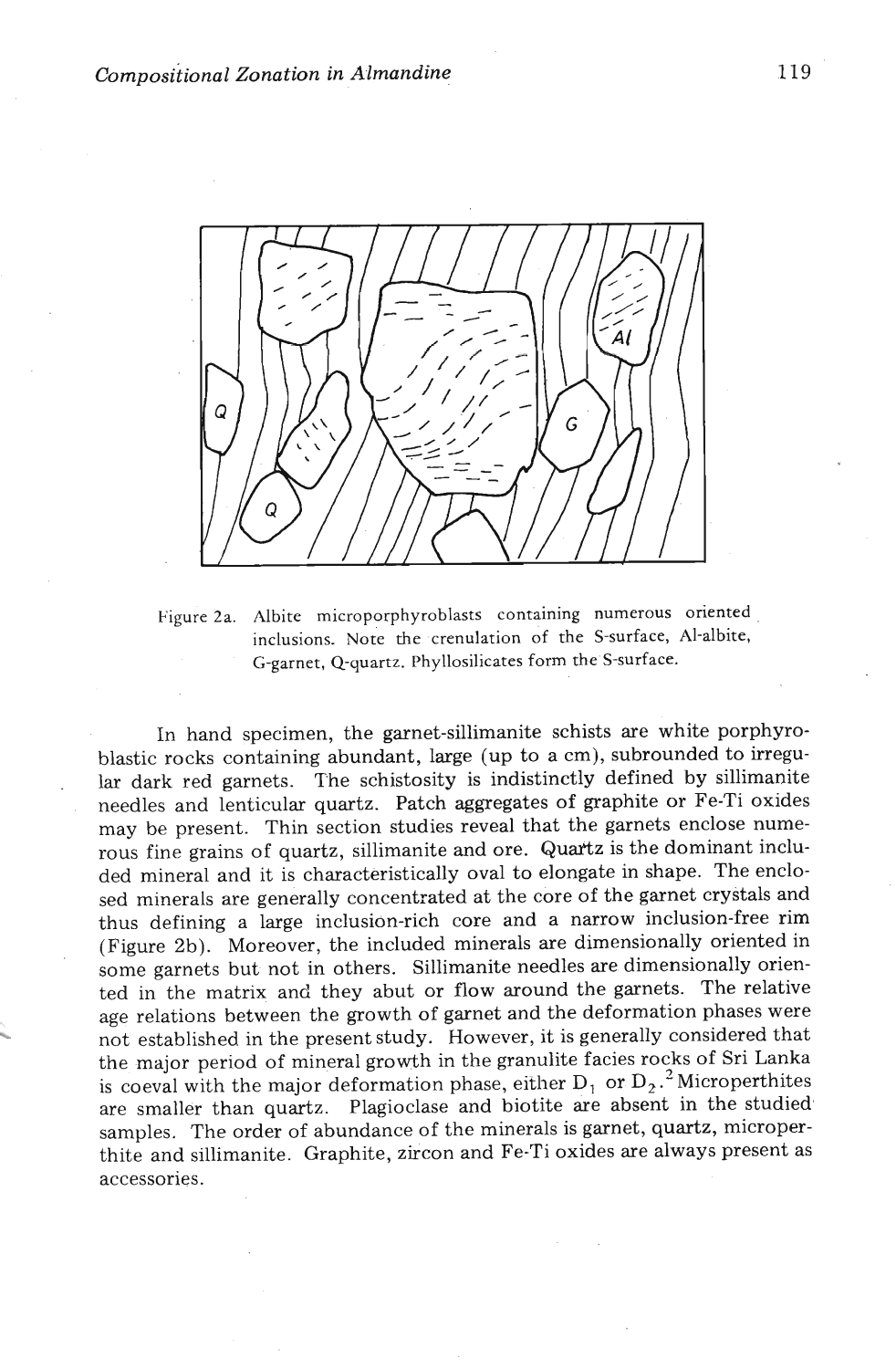

Figure 2b. Subrounded garnets containing a large inclusion-rich core and a narrow inclusion-free rim (garnet-sillimanite schist) KSmicroperthite, Q-quartz, S-sillimanite.

### 4. Microprobe Analysis of Garnets

Several garnets in four samples from Crianlarich were probed from rim to rim and all these  $D_2-D_3$  garnets showed similar compositional profiles. Compositional profiles of a representative garnet are shown in Figure 3a and the rim-core analyses are given in Table 1. More than four garnets in each of the three samples from Peradeniya, Kandy and Kotmale were analysed'and the compositional profiles of the analysed.garnets were similar. Figure 3b shows the compositional profiles of one of these garnets and the analyses are presented in Table 1. Garnets in both rock types aredominantly almandine.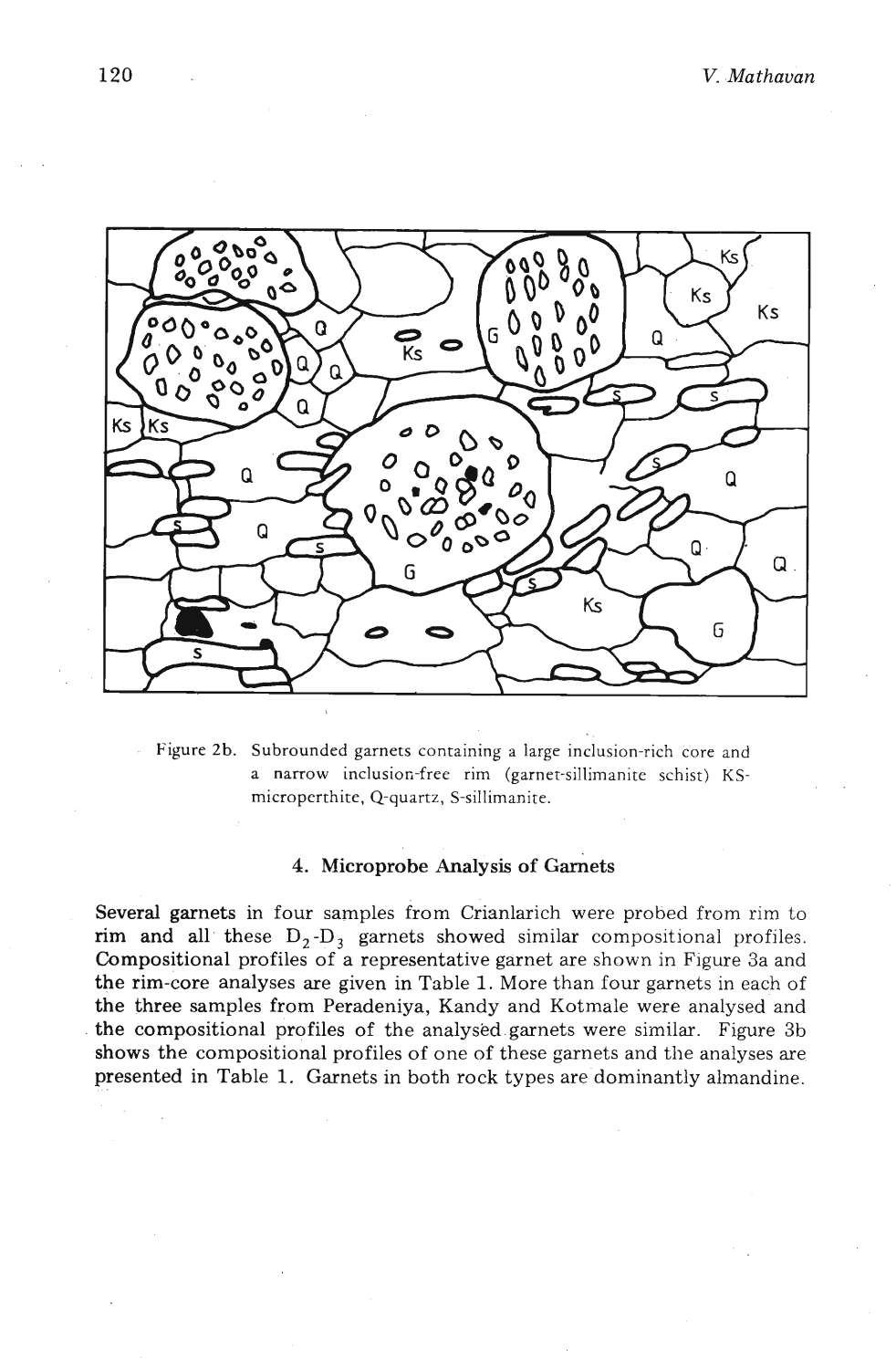|                       | Albite Schist<br>Rim | Garnet<br>Core | Garnet-sillimanite schist garnet<br>Core<br>Rim |          |          |          |
|-----------------------|----------------------|----------------|-------------------------------------------------|----------|----------|----------|
|                       | $x=5$                | $x = 700$      | $x=100$<br>۸,                                   | $x=1000$ | $x=1400$ | $x=1600$ |
| SiO <sub>2</sub>      | 37.50                | 36.20          | 38.05                                           | 38.03    | 38.10    | 39.08    |
| $Al_2O_3$             | 21.38                | 20.79          | 20.99                                           | 21.01    | 21.13    | 20.92    |
| FeO                   | 30.66                | 24.56          | 30.30                                           | 30.26    | 30.53    | 30.75    |
| MgO                   | 1.37                 | 0.60           | 7.70                                            | 7.71     | 7.96     | 8.02     |
| CaO                   | 8.58                 | 9.23           | 0.81                                            | 1.16     | 1.17     | 1.19     |
| MnO                   | 1.37                 | 6.94           | 0.28                                            | 0.27     | 0.35     | 0.35     |
| Total                 | 100.82               | 98.33          | 98.15                                           | 98.46    | 99.26    | 100.32   |
| Molecular proportions |                      |                |                                                 |          |          |          |
| Almandine             | 67.49                | 55.12          | 66.79                                           | 66.12    | 65.52    | 65.75    |
| Pyrope                | 5.24                 | 2.42           | 30.25                                           | 30.00    | 30.46    | 30.48    |
| Spessartine           | 3.04                 | 15.83          | 0.64                                            | 0.60     | 0.76     | 0.77     |
| Grossular             | 24.04                | 26.59          | 2.30                                            | 3.26     | 3.24     | 2.99     |

|  | Table 1. Analyses of garnets |  |
|--|------------------------------|--|

 $x - distance (in  $\mu$ m) from the rim.$ 

The porphyroblastic garnets in the albite schists show strong'symmetrical variations in MnO and FeO. MnO has its maximum value at the centre of the garnet and it decreases towards the rim (Figure 3a). FeO shows antipathetic variation to MnO. Though CaO and MgO, show lessmarked variation, the trend is similar to that of MnO and FeO respectively. This type of compositional zonation in garnet is referred to as normal zoning.' In contrast, garnets in garnet-sillimanite schists display weak zonation and it is confined to the margins of the crystals (Figure 3b). MnO is almost uniformly distributed from rim to rim. CaO and MgO are evenly distributed in the central portion of the crystals while they show normal zoning at the rims, CaO decreases and MgO increases. This zonation is similar to the pattern in garnets of pyroxene granulites from Moldanubian zone, Austria (Figure 3c).<sup>7</sup> However, a notable difference is that zonation in garnets of garnet-sillimanite schists is shown in **MgO** and CaO whereas FeO and CaO exhibit the variation in the reported pyroxene granulites.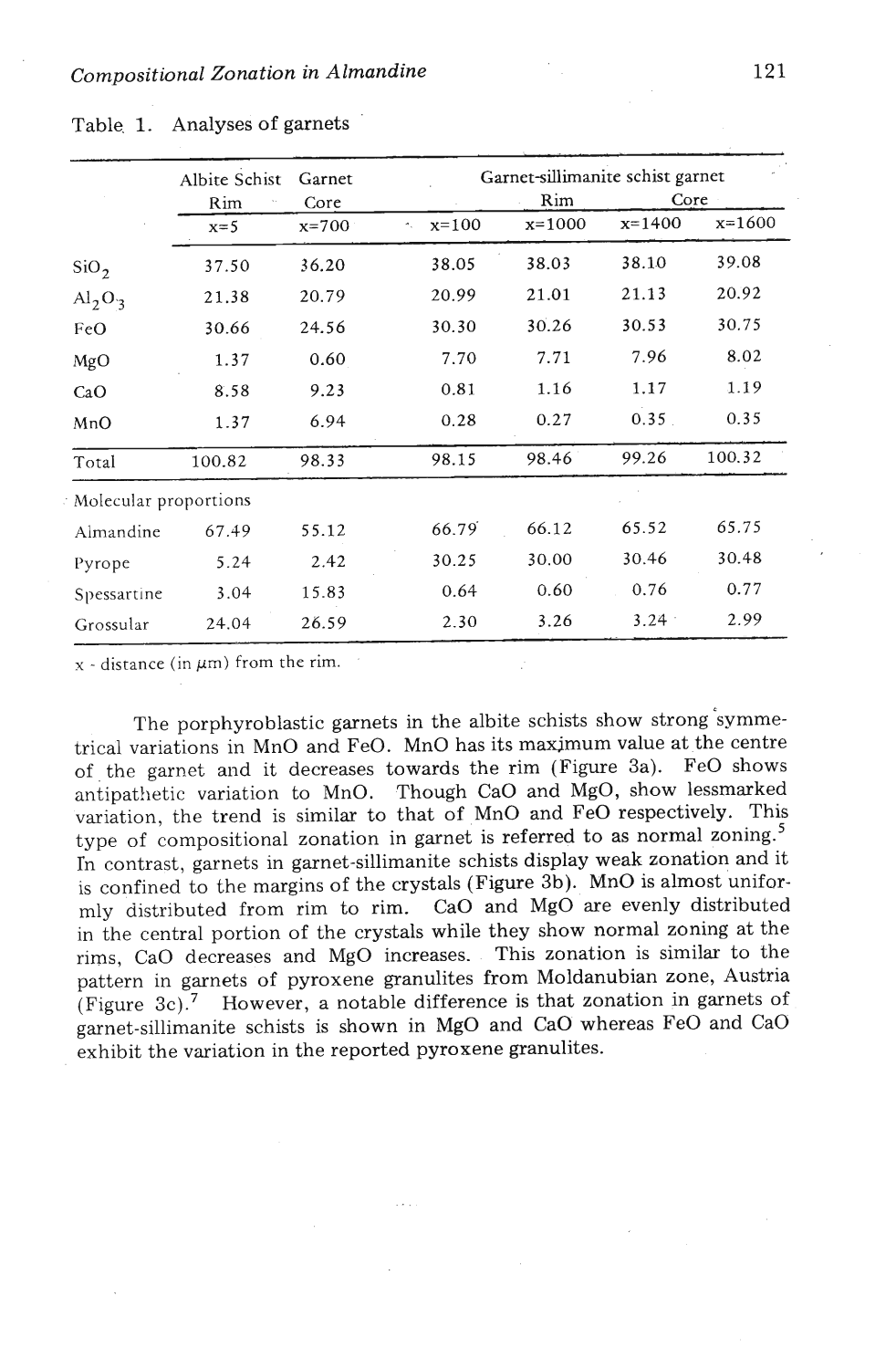

Figure 3a. Compositional profiles of a garnet in the albite schist.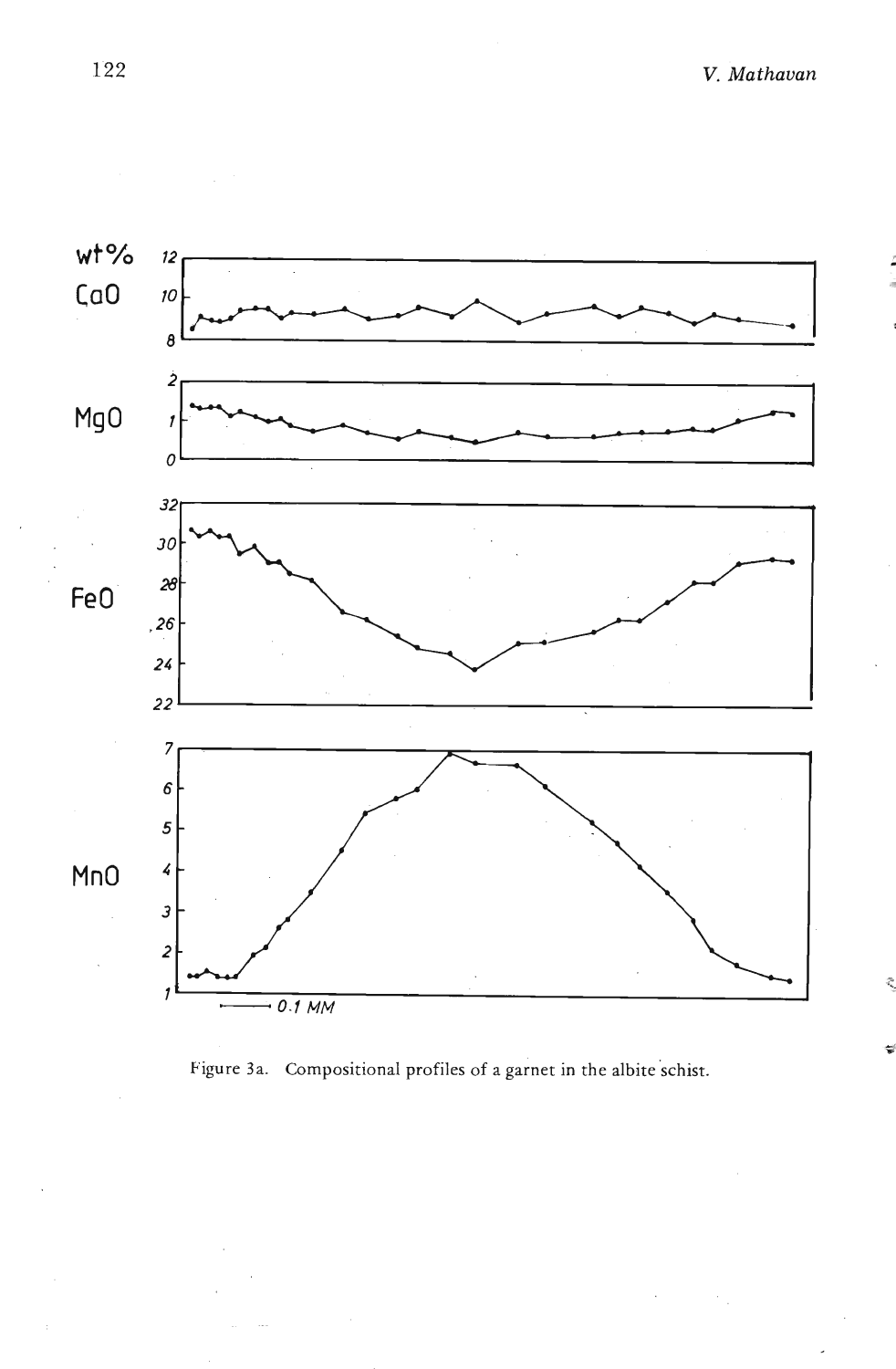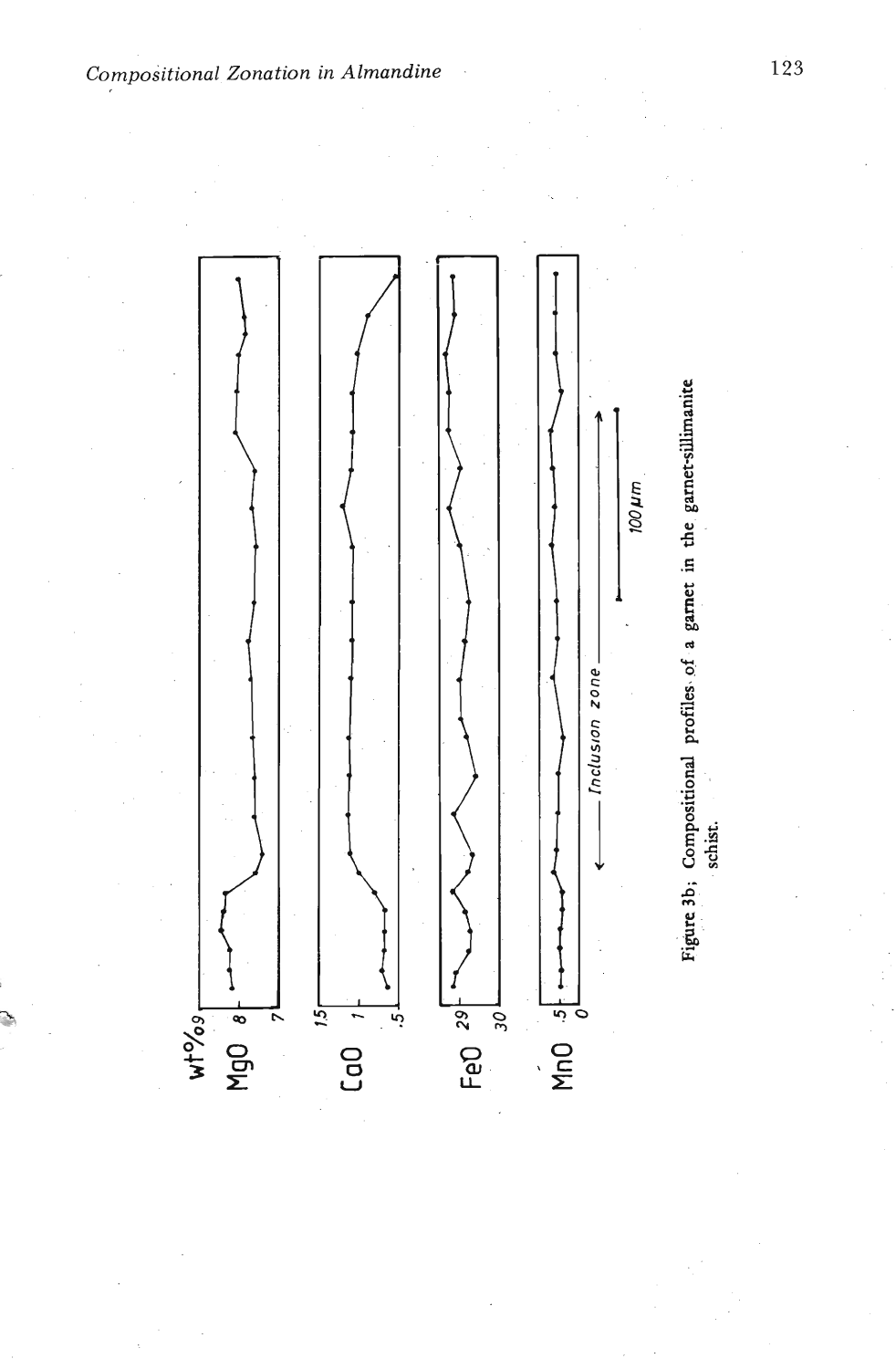Î,



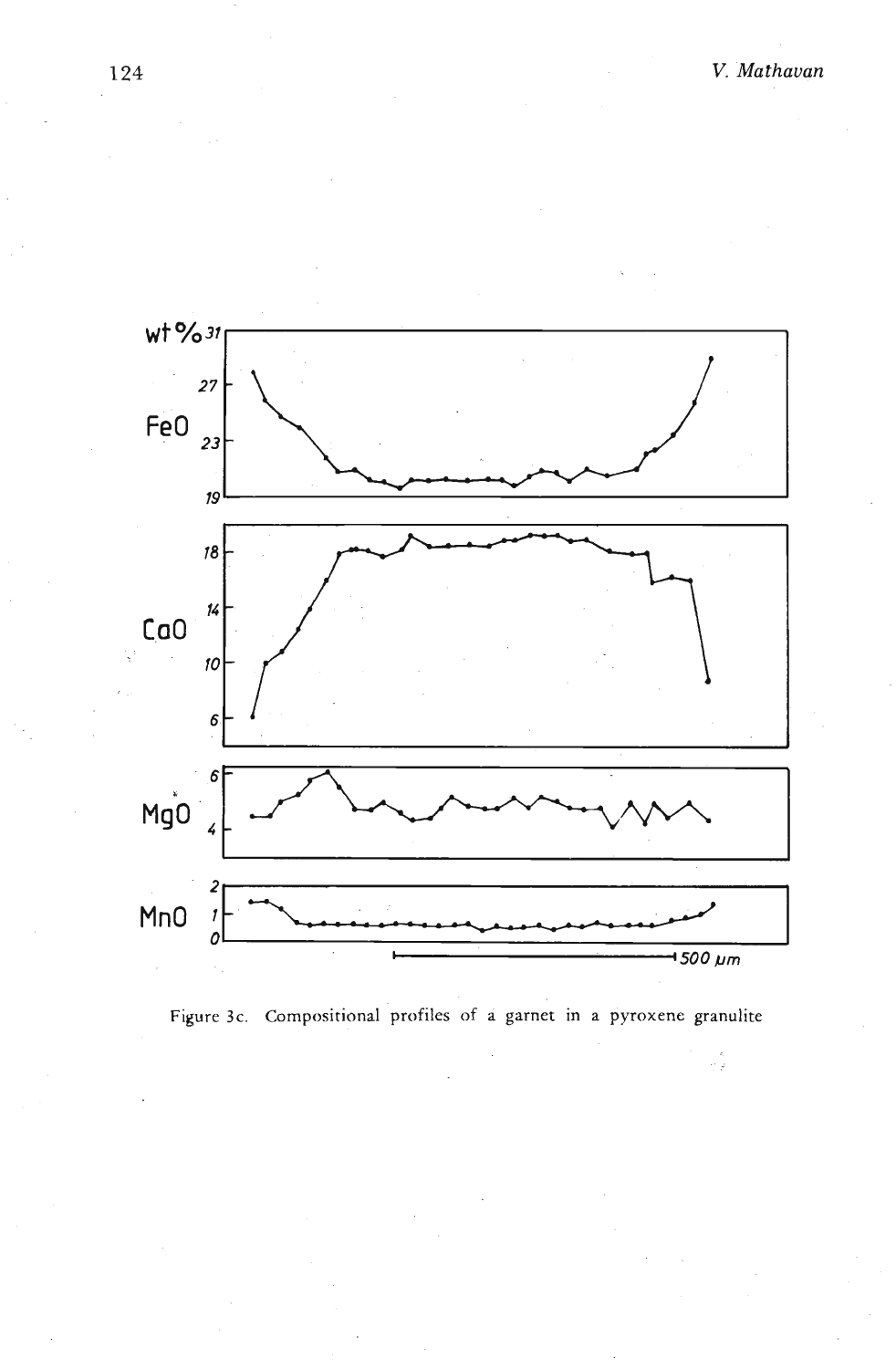#### **5. Discussion**

The strong zonation exhibited by garnets in greenschist facies rocks (albite schists) conforms to the Rayleigh fractionation model proposed by Hollister.<sup>5</sup> The model assumes a reservoir of matrix minerals that is continuously adjusting its composition as the garnet grows. Diffusion within the garnet is assumed to be negligible with only an infinitesimal layer at the edge in equilibrium with the matrix. MnO is preferentially incorporated in the garnet crystal. With depletion of MnO in the matrix, the amount of MnO in the garnet decreases and FeO shows an antipathetic increase. Atherton<sup>1</sup> presented a similar model based on a treatment of zone refining developed by Pfann.' *<sup>O</sup>*

Fractionation models explaining garnet zoning have provoked criticism by petrologists who prefer a more specific mechanism oriented model that may be called tho reaction partitioning model.<sup>12</sup> The reaction partitioning model suggests that the garnet grows while its surface composition is controled by multivariant equilibrium with one or more reactants. On the basis of mineralogy and composition, it is inferred that the porphyroblastic garnets in the albite schists were produced by the following reaction. $9$ 

Chlorite<sub>1</sub> + Celadonitic muscovite + Quartz + Calcite  $\longrightarrow$  Garnet + Chlorite<sub>2</sub> +

Celadonitic poor muscovite +  $H_2O$  +  $CO_2$   $\pm$  biotite.

As garnet remains refractory and does not re-equilibrate, it records and preserves its equilibrium composition for each step of growth and thus zonation results.

MnO and FeO are uniformly distributed in the garnets of granulite facies (garnet-sillimanite schists) rocks. This implies the volume diffusion of Mn and Fe exceeds the growth rate of garnet at the high temperature involved during granulite facies metamorphism. CaO and MgO profiles are flat at the central portion of the garnets. However, they show a weak but consistent variation at the margin. This weak zonation cannot be explained on the basis of cation exchange between garnet and adjacent matrix minerals in response to falling temperature during a retrograde cooling phase since the possible minerals that might have participated in such cation exchange, namely plagioclase and biotite are absent in the studied rocks.<sup>8</sup> Also, it is unlikely that garnet edge grew at an elevated temperature because this precludes the preservation of zonation by the increased mobility of Ca and Mg ions. **A** more likely explanation is that the garnet edge grew with falling temperature. Inclusion pattern observed in the garnets support the above suggestion. The boundary between the large inclusion-rich and narrow inclusion-free zone coincides with the compositional zonal boundary (Figure 3b) and indicates a physicochemical change in the rock system. It is possible that the inclusion-rich core may have grown rapidly at high temperature preventing the garnets freeing themselves from the inclusions while a